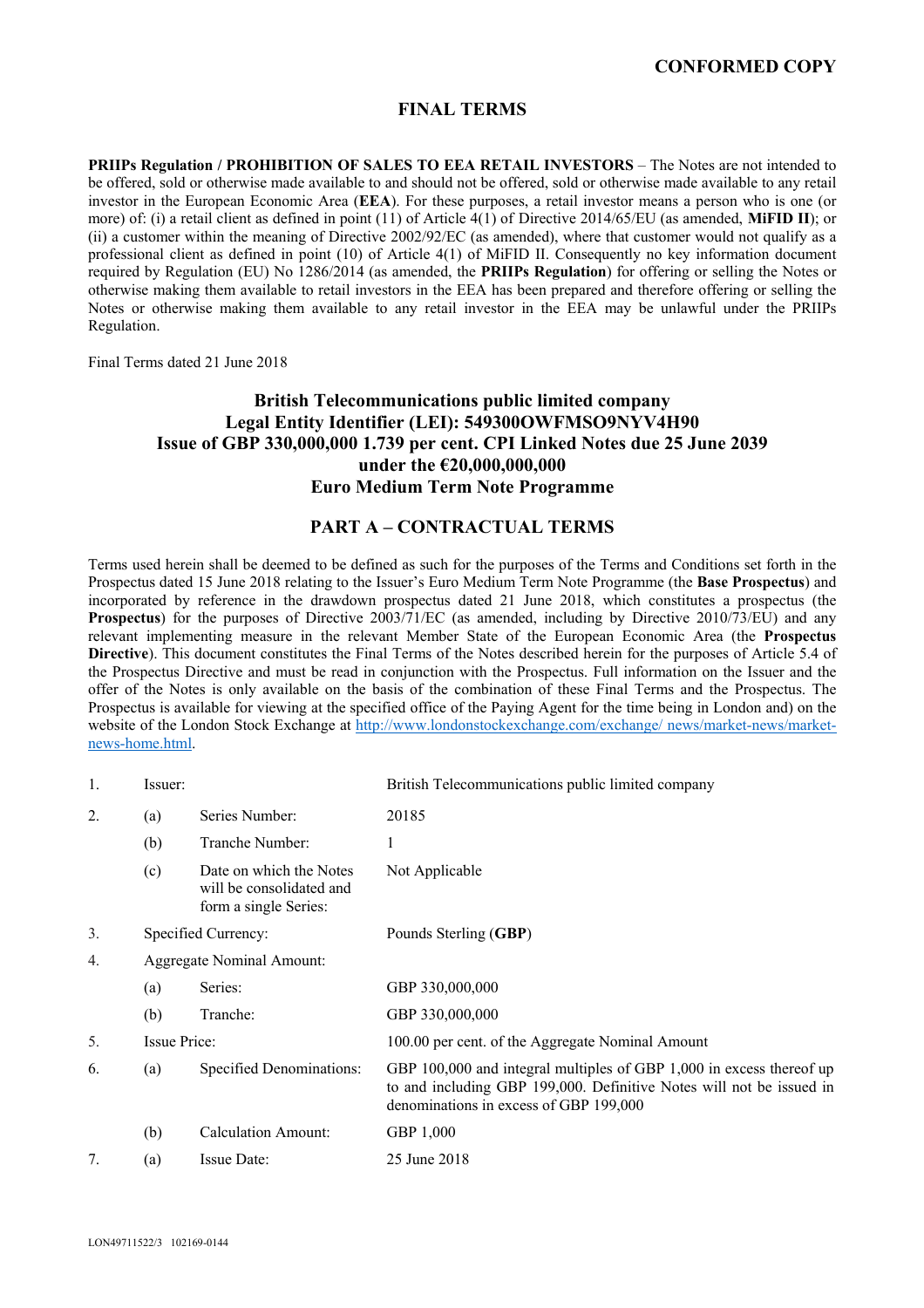|     | (b)                                                      | <b>Interest Commencement</b><br>Date:                                                                               | <b>Issue Date</b>                                                                                                                                                                               |  |
|-----|----------------------------------------------------------|---------------------------------------------------------------------------------------------------------------------|-------------------------------------------------------------------------------------------------------------------------------------------------------------------------------------------------|--|
| 8.  | Maturity Date:                                           |                                                                                                                     | 25 June 2039                                                                                                                                                                                    |  |
| 9.  | Interest Basis:                                          |                                                                                                                     | See Appendix – Condition 19                                                                                                                                                                     |  |
| 10. | Redemption/Payment Basis:                                |                                                                                                                     | See Appendix – Condition 19                                                                                                                                                                     |  |
| 11. | Change of Interest Basis or<br>Redemption/Payment Basis: |                                                                                                                     | Not Applicable                                                                                                                                                                                  |  |
| 12. |                                                          | Put/Call Options:                                                                                                   | See paragraphs 18, 19, 20 and 21 below and the Appendix                                                                                                                                         |  |
| 13. | Date Board approval for issuance of<br>Notes obtained:   |                                                                                                                     | 26 April 1994, 23 October 2001 and 14 June 2018                                                                                                                                                 |  |
| 14. |                                                          | Negative Pledge (Condition 3):                                                                                      | Applicable                                                                                                                                                                                      |  |
|     |                                                          |                                                                                                                     | PROVISIONS RELATING TO INTEREST (IF ANY) PAYABLE - See Appendix - Condition 19                                                                                                                  |  |
| 15. |                                                          | <b>Fixed Rate Note Provisions</b>                                                                                   | Not Applicable                                                                                                                                                                                  |  |
| 16. | <b>Floating Rate Note Provisions</b>                     |                                                                                                                     | Not Applicable                                                                                                                                                                                  |  |
| 17. | Zero Coupon Note Provisions                              |                                                                                                                     | Not Applicable                                                                                                                                                                                  |  |
|     |                                                          |                                                                                                                     | <b>PROVISIONS RELATING TO REDEMPTION - See Appendix - Condition 19</b>                                                                                                                          |  |
| 18. | Issuer Call:                                             |                                                                                                                     | Applicable – See Appendix – Condition 19                                                                                                                                                        |  |
|     | (a)                                                      | <b>Optional Redemption</b><br>$Date(s)$ :                                                                           | Any day prior to the Maturity Date                                                                                                                                                              |  |
|     | (b)                                                      | <b>Optional Redemption</b><br>Amount of each Note and<br>method, if any, of<br>calculation of such<br>$amount(s)$ : | See Appendix – Condition 19, subject to Condition 19.11, GBP 1,000<br>per Calculation Amount                                                                                                    |  |
|     | (c)                                                      | Reference Bond:                                                                                                     | See Appendix – Condition 19.11                                                                                                                                                                  |  |
|     | (d)                                                      | Quotation Time:                                                                                                     | 11.00 a.m. London time                                                                                                                                                                          |  |
|     | (e)                                                      | Redemption Margin:                                                                                                  | See Appendix – Condition 19.11                                                                                                                                                                  |  |
|     | (f)                                                      | If redeemable in part:                                                                                              | Not Applicable                                                                                                                                                                                  |  |
|     | (g)                                                      | Notice periods (if other<br>than as set out in the<br>Conditions):                                                  | Minimum period: 15 days<br>Maximum period: 30 days                                                                                                                                              |  |
| 19. |                                                          | <b>Issuer Maturity Par Call:</b>                                                                                    | Applicable – See Appendix – Condition 19, subject to Condition 19.1<br>and, in respect of the Final Redemption Amount, calculated as at the<br>Maturity Date - GBP 1,000 per Calculation Amount |  |
|     | (a)                                                      | Notice periods (if other                                                                                            | Minimum period: 15 days                                                                                                                                                                         |  |
|     |                                                          | than as set out in the<br>Conditions):                                                                              | Maximum period: 30 days                                                                                                                                                                         |  |
|     | (b)                                                      | Period in which Notes may<br>be redeemed to commence<br>(if different from that set<br>out in Condition 6.4):       | 30 days prior to the Maturity Date to (but excluding) the Maturity Date                                                                                                                         |  |
| 20. |                                                          | General Investor Put:                                                                                               | Not Applicable                                                                                                                                                                                  |  |
| 21. |                                                          | Change of Control Investor Put:                                                                                     | Applicable – See Appendix – Condition 19                                                                                                                                                        |  |
|     | (a)                                                      | <b>Optional Redemption</b><br>Amount:                                                                               | See Appendix – Condition 19, subject to Condition 19.1, GBP 1,000<br>per Calculation Amount                                                                                                     |  |
|     | (b)                                                      | Put Period (if other than as<br>set out in the Conditions):                                                         | Minimum period: 30 days<br>Maximum period: 45 days                                                                                                                                              |  |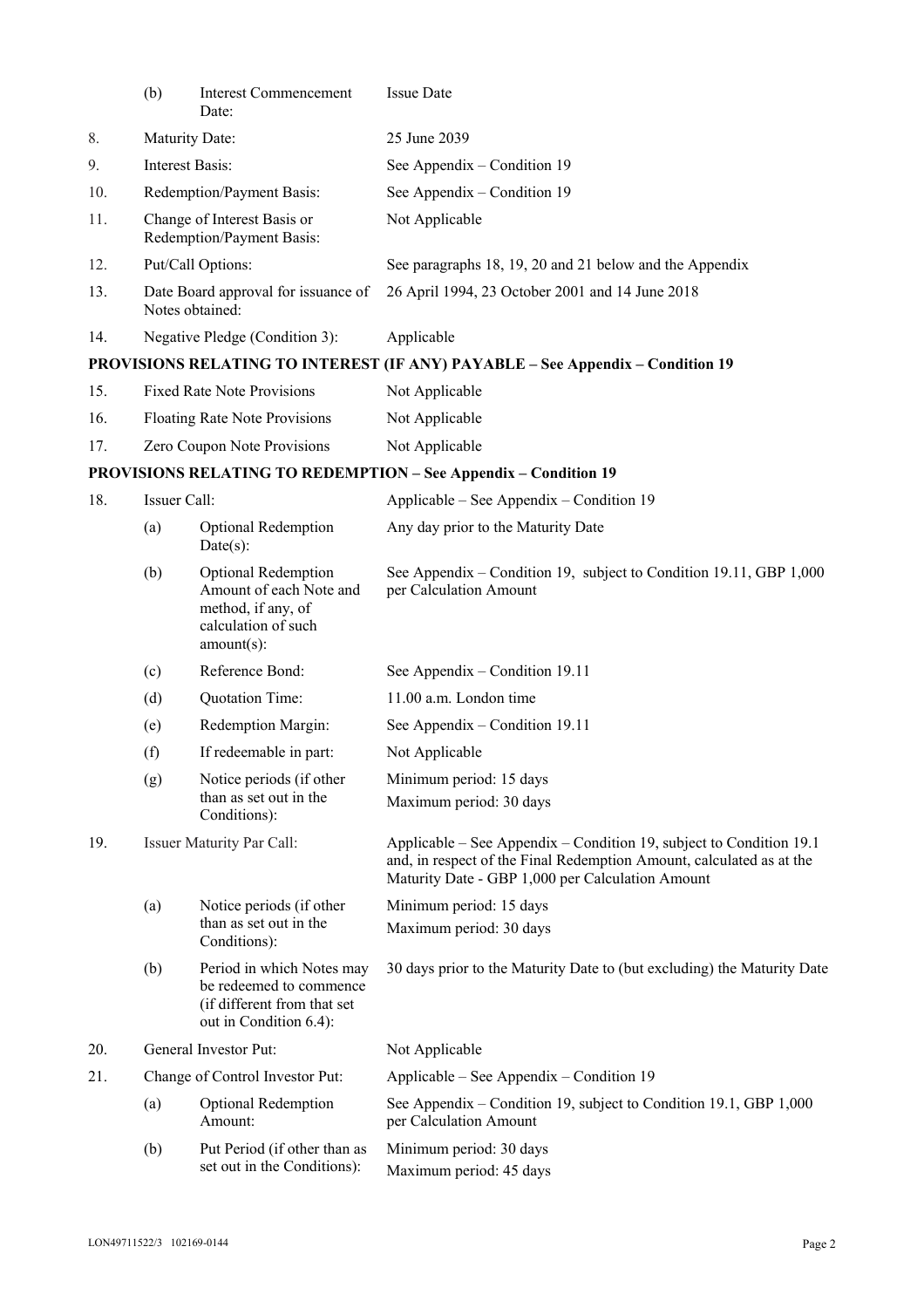| 22.                                               | Final Redemption Amount:                                                                                                                                                                                             | See Appendix – Condition 19, subject to Condition 19.1, GBP 1,000<br>per Calculation Amount |  |
|---------------------------------------------------|----------------------------------------------------------------------------------------------------------------------------------------------------------------------------------------------------------------------|---------------------------------------------------------------------------------------------|--|
| 23.                                               | Early Redemption Amount payable<br>on redemption for taxation reasons<br>or on event of default and/or the<br>method of calculating the same (if<br>required or if different from that set<br>out in Condition 6.6): | See Appendix – Condition 19, subject to Condition 19.1, GBP 1,000<br>per Calculation Amount |  |
| <b>GENERAL PROVISIONS APPLICABLE TO THE NOTES</b> |                                                                                                                                                                                                                      |                                                                                             |  |

| 24. | Form of Notes:                                                                             | Temporary Global Note exchangeable for a Permanent Global Note<br>which is exchangeable for Definitive Notes only upon an Exchange<br>Event |
|-----|--------------------------------------------------------------------------------------------|---------------------------------------------------------------------------------------------------------------------------------------------|
| 25. | New Global Note:                                                                           | Yes                                                                                                                                         |
| 26. | Additional Financial Centre(s) or<br>other special provisions relating to<br>Payment Days: | Not Applicable                                                                                                                              |
| 27. | Talons for future Coupons to be.<br>attached to Definitive Notes:                          | N <sub>0</sub>                                                                                                                              |
| 28. | Relevant Benchmark:                                                                        | Not Applicable                                                                                                                              |

Signed on behalf of the Issuer:

By: LES WINNISTER

Les Winnister Treasurer BT Group *Duly authorised*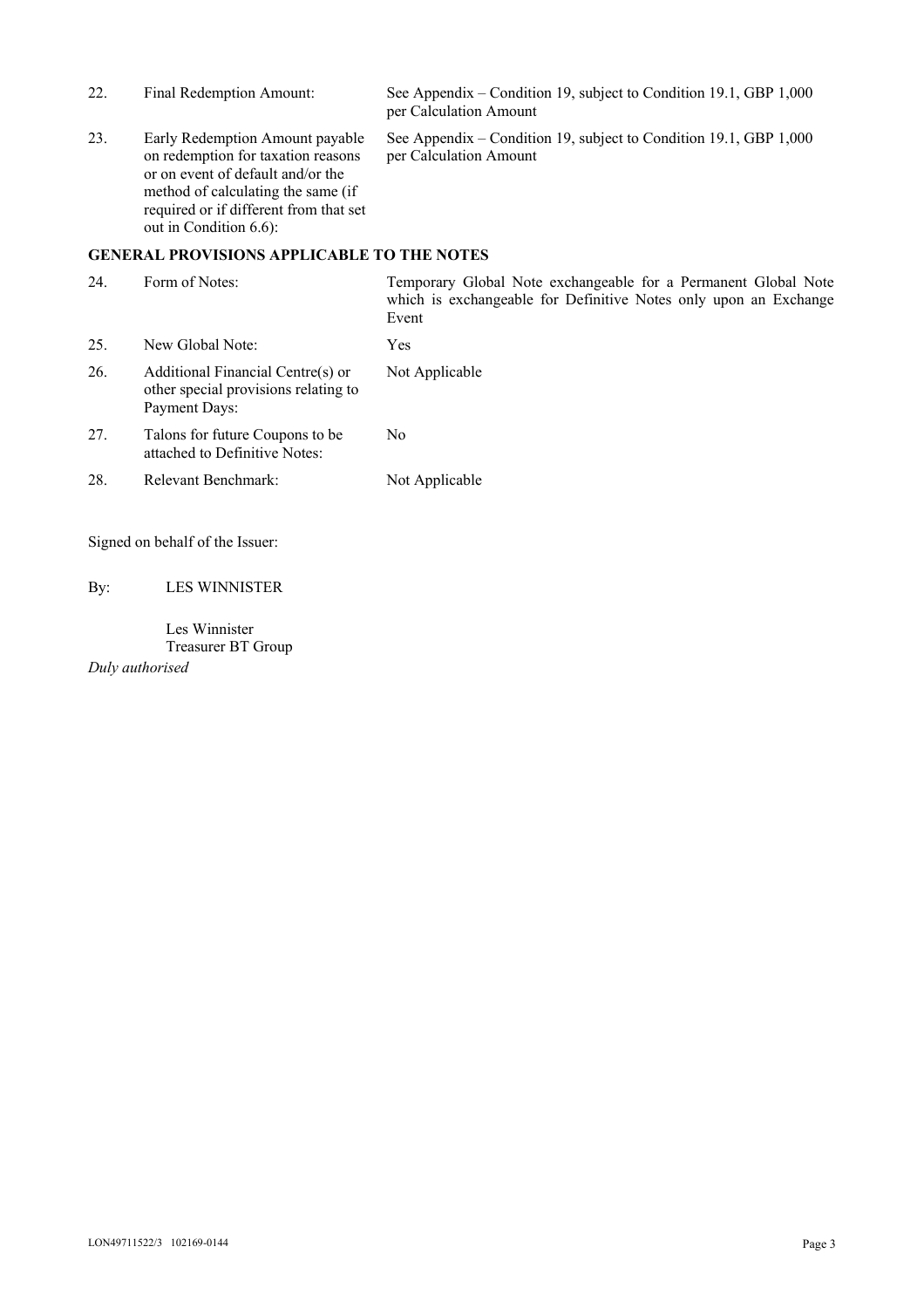## **PART B – OTHER INFORMATION**

## **1. ADMISSION TO TRADING**

| $\left(1\right)$ | Admission to trading:                                             | Application has been made by the Issuer (or on its behalf) for the<br>Notes to be admitted to trading on the London Stock Exchange's<br>regulated market and admitted to the Official List of the UK Listing<br>Authority with effect from the Issue Date. |
|------------------|-------------------------------------------------------------------|------------------------------------------------------------------------------------------------------------------------------------------------------------------------------------------------------------------------------------------------------------|
| (ii)             | Estimate of total expenses<br>related to admission to<br>trading: | GBP 4,500                                                                                                                                                                                                                                                  |
| <b>RATINGS</b>   |                                                                   |                                                                                                                                                                                                                                                            |

Ratings: The Notes to be issued are expected to be rated:

S&P Global Ratings, acting through Standard & Poor's Credit Market Services Europe Limited (**Standard and Poor's**): BBB

Moody's Investors Service España, S.A. (**Moody's**): Baa2

Fitch Ratings Limited (**Fitch**): BBB

#### **3. INTERESTS OF NATURAL AND LEGAL PERSONS INVOLVED IN THE ISSUE**

 Britel Scotland II L.P. is an investment holding vehicle established for the purpose of holding certain investments for the BT Pension Scheme (the **Scheme**). The Issuer is the sponsor to the Scheme. Save as discussed in the risk factor titled "An active trading market for the Notes cannot be assured" in the Prospectus, so far as the Issuer is aware, no other person involved in the offer of the Notes has an interest that is material to the offer.

#### **4. YIELD** (*Fixed Rate Notes only*)

Indication of yield: Not Applicable

## **5. REASONS FOR THE OFFER**

As set out in "Use of Proceeds" on page 57 of the Base Prospectus

## **6. OPERATIONAL INFORMATION**

| (i)    | ISIN:                                                                                                                                            | XS1833078196             |
|--------|--------------------------------------------------------------------------------------------------------------------------------------------------|--------------------------|
| (ii)   | Common Code:                                                                                                                                     | 183307819                |
| (iii)  | CFI Code:                                                                                                                                        | Not Applicable           |
| (iv)   | FISN:                                                                                                                                            | Not Applicable           |
| (v)    | Any clearing system(s)<br>other than Euroclear Bank<br>SA/NV and Clearstream<br>Banking S.A. and the<br>relevant identification<br>$number(s)$ : | Not Applicable           |
| (vi)   | Delivery:                                                                                                                                        | Delivery against payment |
| (vii)  | Names and addresses of<br>additional Paying Agent(s)<br>(if any):                                                                                | Not Applicable           |
| (viii) | Intended to be held in a                                                                                                                         | Yes                      |

manner which would allow Eurosystem eligibility: Note that the designation "yes" means that the Notes are intended upon issue to be deposited with Euroclear Bank SA/NV or Clearstream Banking S.A. as common safekeeper and does not necessarily mean that the Notes will be recognised as eligible collateral for Eurosystem monetary policy and intra-day credit operations by the Eurosystem either upon issue or at any or all times during their life. Such recognition will depend upon the ECB being satisfied that Eurosystem eligibility criteria have been met.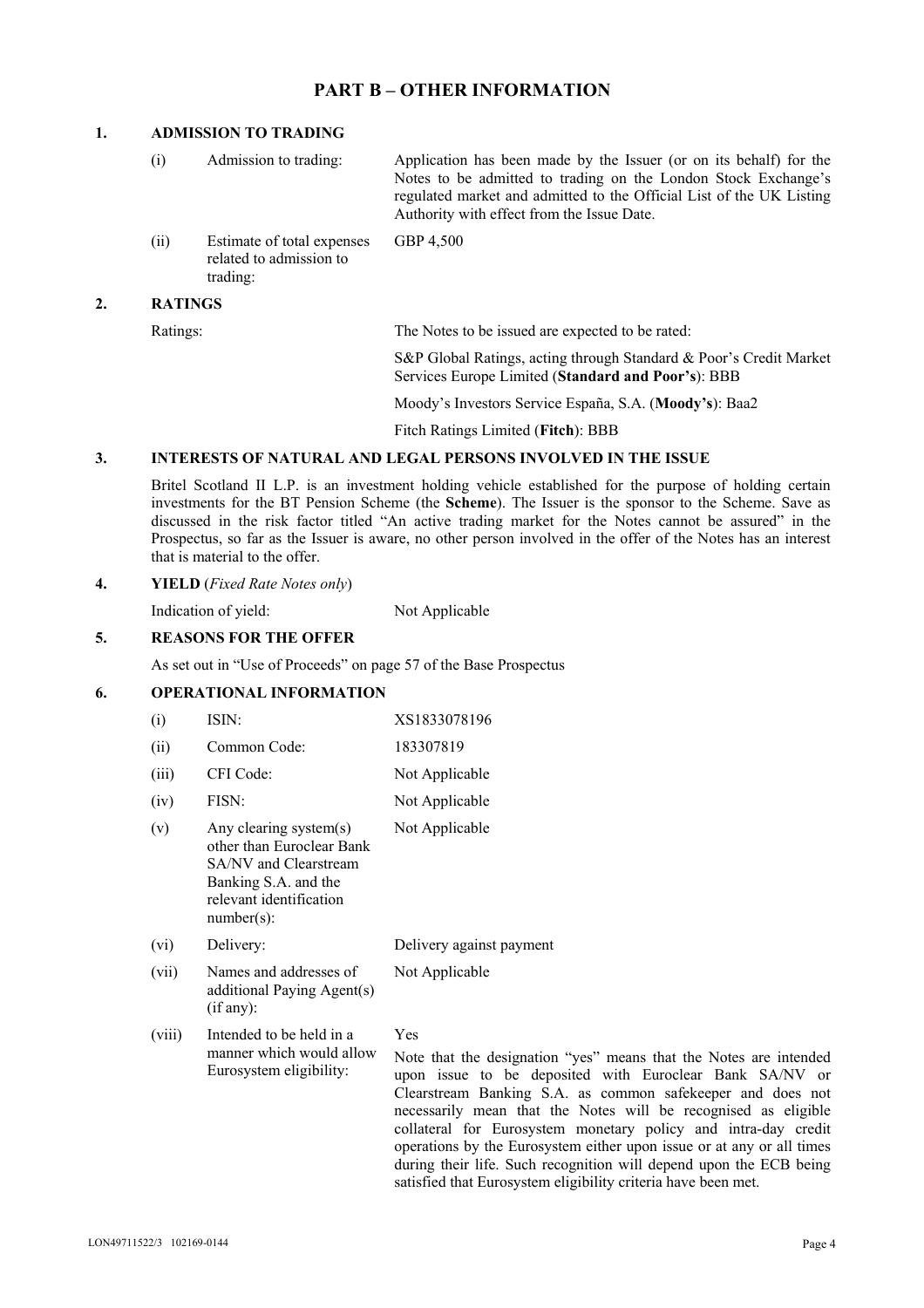## **7. DISTRIBUTION**

| $\left( 1 \right)$ | Method of distribution: | Non-syndicated |
|--------------------|-------------------------|----------------|
|--------------------|-------------------------|----------------|

- (ii) If syndicated: Not Applicable
- (iii) If non-syndicated, name of Dealer/Purchaser: Britel Scotland II L.P.
- (iv) U.S. Selling Restrictions/TEFRA Rules:
- Reg. S Compliance Category 2; TEFRA D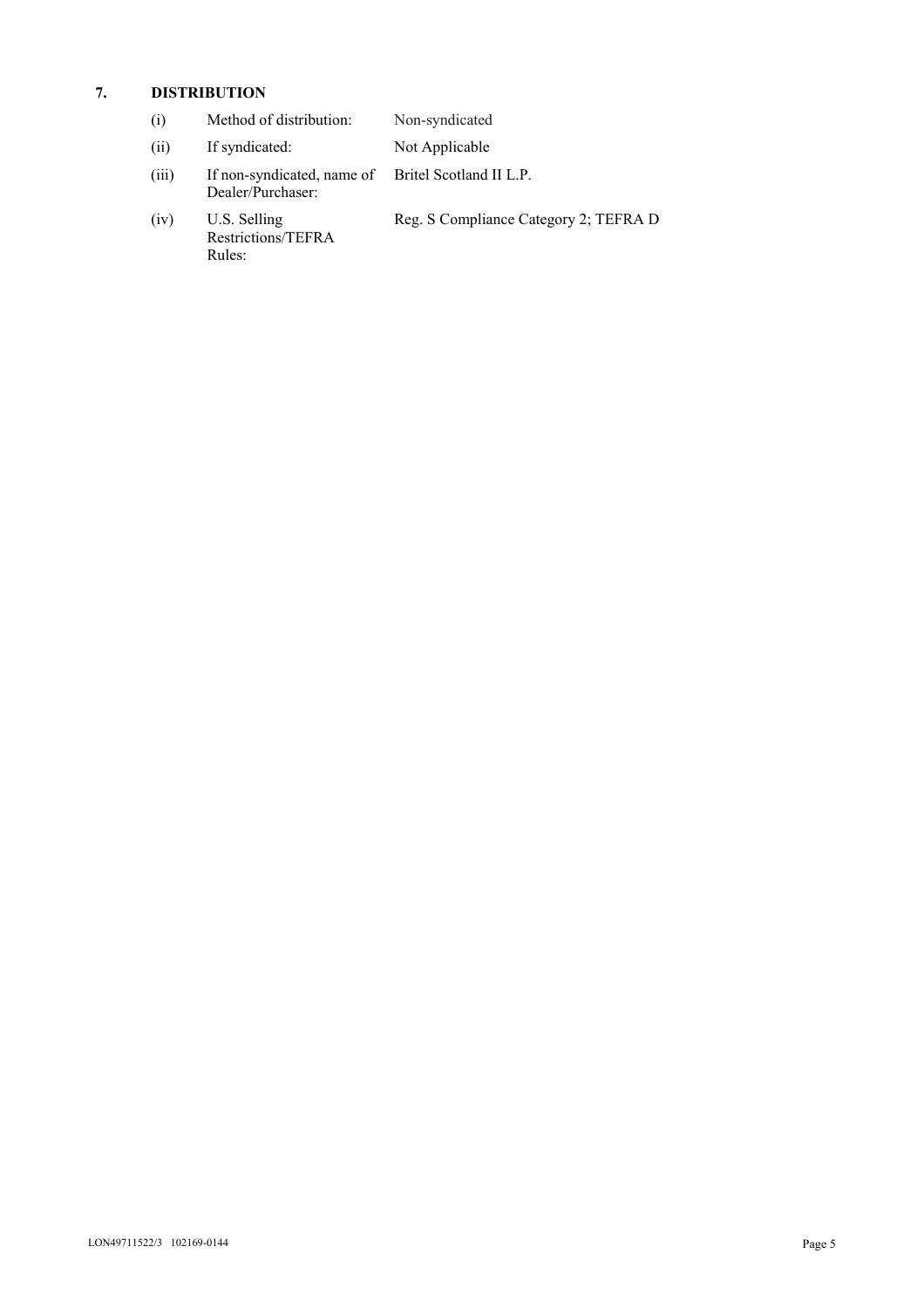# **APPENDIX**

The following Conditions shall apply with respect to the Notes:

## **19. INDEX LINKED NOTES**

### **Application of the Limited Index Ratio**

19.1 Subject to Condition 19.11 (*Redemption at the Option of the Issuer (Issuer Call)*), each payment of interest and principal in respect of the Notes shall be the amount provided in, or determined in accordance with, these Final Terms and these Conditions, multiplied by the Limited Index Ratio applicable to the Calculation Date, in each case and rounded in accordance with Condition 19.3 (*Rounding*).

## **Rate of Interest**

19.2 Each Note bears interest from (and including) the Interest Commencement Date at the Rate of Interest, payable in arrear on 25 June in each year up to (and including) the Maturity Date (each, together with the Maturity Date, an "**Interest Payment Date**"), subject to adjustment in accordance with the Following Business Day Convention with respect only to the day payment is made if a payment is due on a day which is not a Payment Day and will not affect the calculation of the amount of interest. The first such Interest Payment Date falling on 25 June 2019. Such interest will be payable in respect of each Interest Period (which expression shall mean the period from (and including) an Interest Payment Date (or the Interest Commencement Date) to (but excluding) the next (or first) Interest Payment Date).

## **Rounding**

- 19.3 For the purposes of any calculations required pursuant to these Conditions (unless otherwise specified):
	- (a) all percentages resulting from such calculations will be rounded, if necessary, to the nearest one hundred thousandth of a percentage point (with halves being rounded up);
	- (b) all figures (other than percentages) will be rounded to seven significant figures (with halves being rounded up); and
	- (c) all pounds sterling currency amounts which fall due and payable will be rounded to the nearest unit of such currency (with halves being rounded up). For these purposes, "unit" means the lowest amount of pounds sterling which is available as legal tender in the United Kingdom.

### **Calculations**

19.4 The amount of interest payable in respect of any Note for each Interest Period shall be calculated by applying the Rate of Interest to the Calculation Amount, multiplying the product by the Day Count Fraction and multiplying such rounded figure by a fraction equal to the Specified Denomination of such Note divided by the Calculation Amount and adjusted according to the indexation set out in Condition 19.1 (*Application of the Limited Index Ratio*).

### **Determination and Publication of Interest Amounts and Redemption Amounts**

19.5 As soon as practicable after each time the Agent as Calculation Agent may be required to calculate any Redemption Amount or obtain any quote or make any determination or calculation, the Agent will calculate the amount of interest payable (the "**Interest Amounts**") in respect of each Specified Denomination of Notes or Calculation Amount for the relevant Interest Period (including, for the avoidance of doubt any applicable Limited Index Ratio to be calculated in accordance with Condition 19.1 (*Application of the Limited Index Ratio*)), calculate the Redemption Amount (including, for the avoidance of doubt any applicable Limited Index Ratio to be calculated in accordance with Condition 19.1 (*Application of the Limited Index Ratio*), obtain such quote or make such determination or calculation, as the case may be, and cause the Interest Amounts for each Interest Period and the relevant Interest Payment Date and the Redemption Amount to be notified to the Paying Agents and the Trustee, the Issuer, the Noteholders and the London Stock Exchange as soon as possible after its determination but in no event later than the fourth Business Day after such determination. If the Notes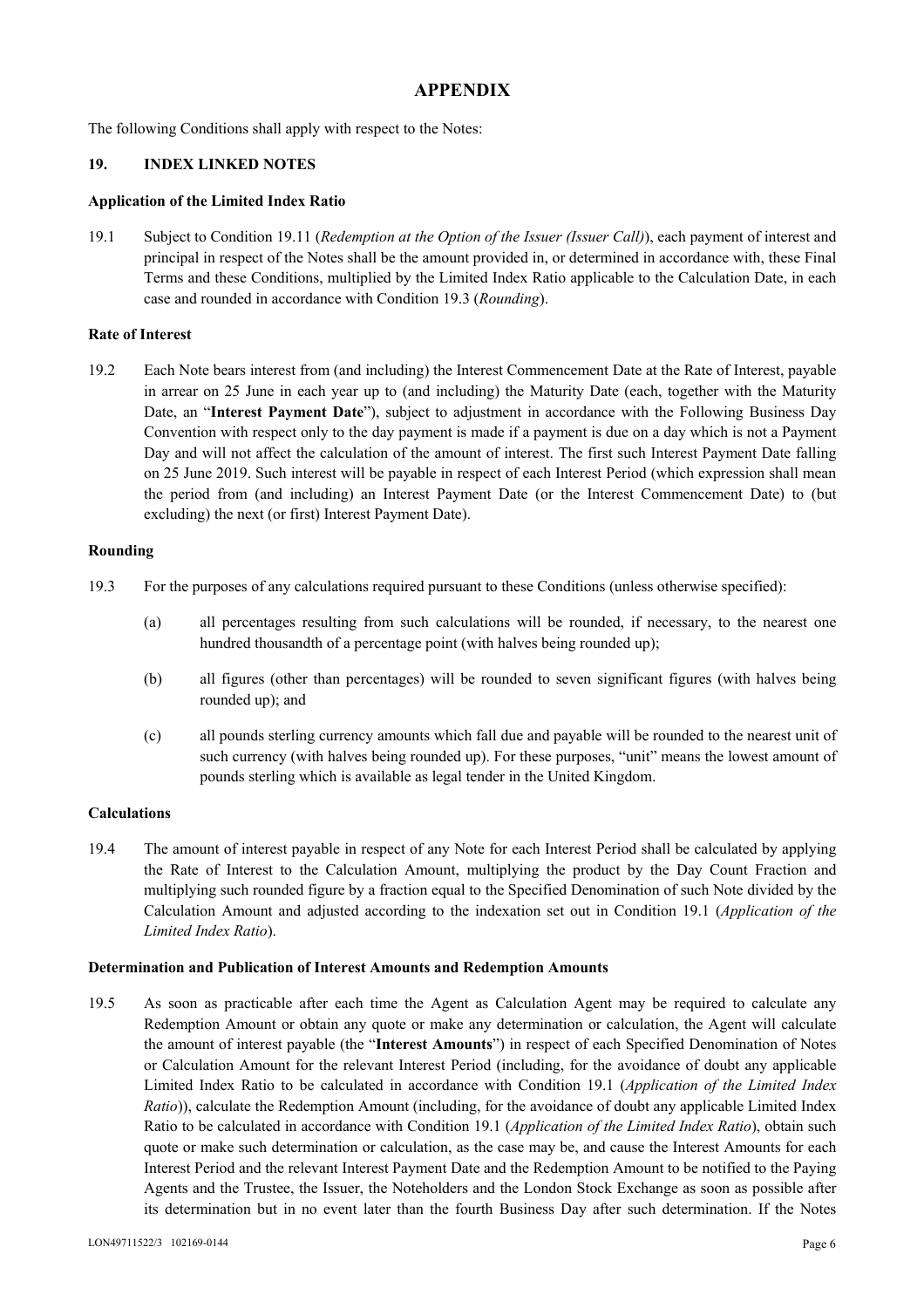become due and payable under Condition 9 (*Events of Default*), the accrued interest payable in respect of the Notes shall nevertheless continue to be calculated as previously provided in accordance with this Condition but no publication of the Interest Amount so calculated need be made unless otherwise required by the Trustee. In making any such determination or calculation of any Interest Amount or Redemption Amount or any other amount to be determined or calculated by the Agent, the Agent may appoint and rely on a determination or calculation by a calculation agent (which shall be an investment bank or other suitable financial services entity of international repute) and any costs in relation thereto shall be met by the Issuer.

#### **Determination or Calculation by Indexation Adviser**

19.6 If the Agent does not at any time for any reason determine any Interest Amount or Redemption Amount or any other amount to be determined or calculated by it, the Issuer shall appoint an Indexation Adviser to determine such Interest Amount, Redemption Amount or other amount as aforesaid at such rate or in such amount as in the Indexation Adviser's absolute discretion (having regard as it shall think fit to the procedures described above, but subject to any Minimum Indexation Factor or Maximum Indexation Factor specified in this Condition 19) it shall deem fair and reasonable in all the circumstances or, subject as aforesaid, apply the provisions of this Condition 19, and each such determination or calculation shall be deemed to have been made by the Agent. Any Indexation Adviser so appointed shall act as an expert and not as an arbitrator and all fees, costs and expenses of the Indexation Adviser and of the Issuer in connection with such appointment shall be borne by the Issuer.

#### **Certificates to be Final**

19.7 All certificates, communications, opinions, determinations, calculations, quotations and decisions given, expressed, made or obtained for the purposes of the provisions of these Conditions by the Agent shall (in the absence of wilful default, bad faith or manifest error) be binding on the Issuer, the Agent, the other Paying Agents, the Trustee, the Noteholders and the Couponholders and (in the absence as aforesaid) no liability to the Issuer, the Trustee, the Noteholders or the Couponholders shall attach to the Agent in connection with the exercise or non-exercise by it of its powers, duties and discretions pursuant to such provisions.

#### **Changes in Circumstances Affecting the Index**

- 19.8 (a) *Change in base*: If at any time and from time to time the Index is changed by the substitution of a new base for it, then with effect from the calendar month from and including that in which such substitution takes effect:
	- (i) the definition of "**Index**" and "**Index Figure**" in Condition 19.13 (*Definitions*) shall be deemed to refer to the new date, month and/or year (as applicable) in substitution for 2015 (or, as the case may be, to such other date or month as may have been substituted for it); and
	- (ii) the definition of Base Index Figure in Condition 19.13 (*Definitions*) shall be amended to mean the product of the then existing Base Index Figure and the Index Figure immediately following such substitution, divided by the Index Figure immediately prior to such substitution.
	- (b) *Delay in publication of Index*: If the Index Figure relating to any month (the "**relevant month**") which is required to be taken into account for the purposes of the determination of the Index Figure applicable for any date is not published on or before the fourteenth business day before the date on which any payment of interest or principal of the Notes is due (the "**date for payment**") (otherwise than because the Index has ceased to be published), the Index Figure applicable to the relevant month shall be (1) such substitute index figure (if any) as the Agent (acting on advice of the Indexation Adviser) considers to have been published by the UK Debt Management Office or the Bank of England, as the case may be (or such other body designated by the UK government for such purpose); or (2) if no such determination is made by the Agent (on advice of the Indexation Adviser) on or before the seventh day before the date for payment, the Index Figure last published (or, if later, the substitute index figure last determined pursuant to Condition  $19.8(b)(1)$ ) before such seventh day.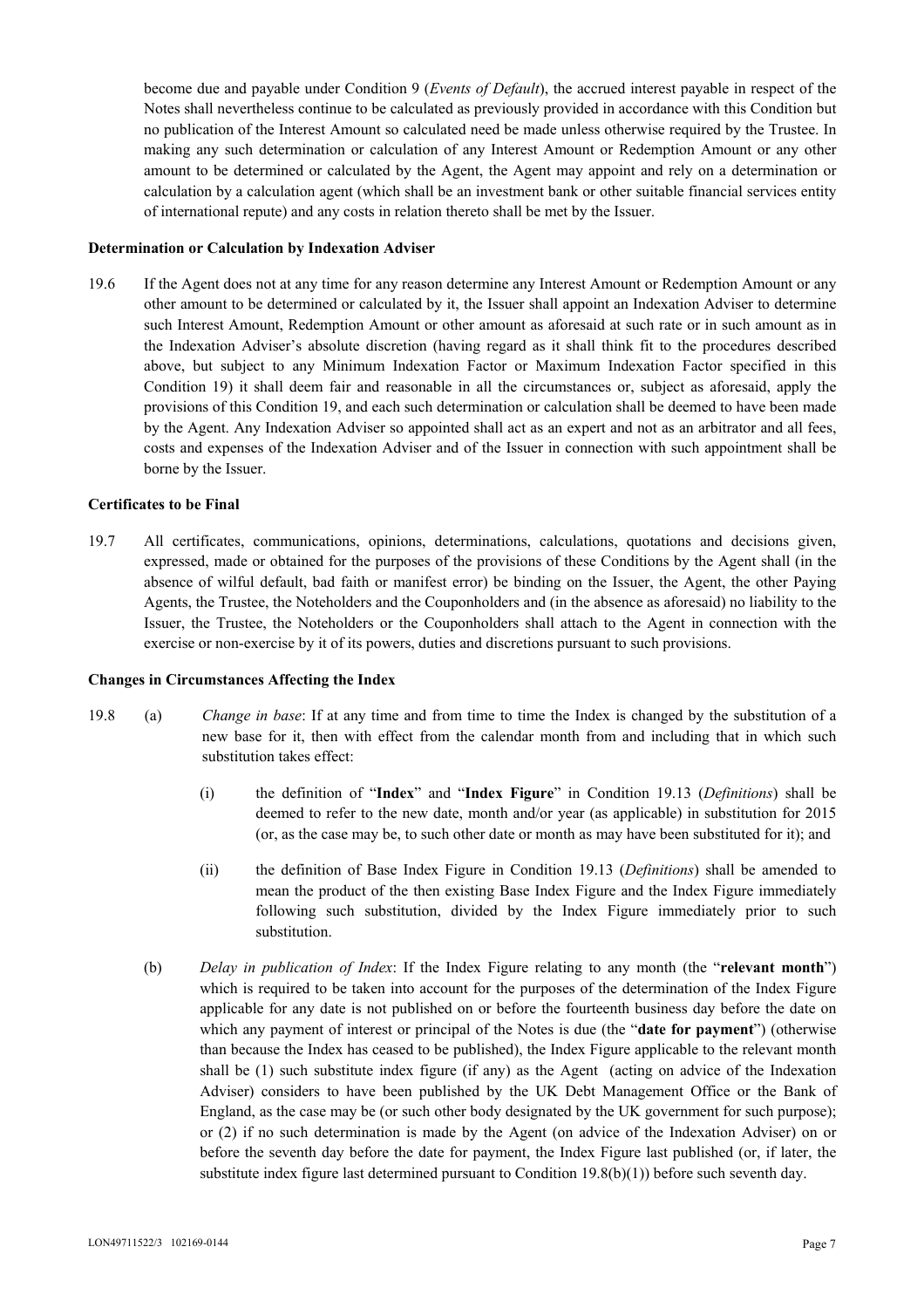## **Application of Changes**

- 19.9 Where the provisions of Condition 19.8(b) (*Delay in publication of Index*) apply, the determination by the Agent (acting on the advice of the Indexation Adviser) as to the Index Figure applicable to the month in which the Calculation Date falls shall be conclusive and binding. If, an Index Figure having been applied pursuant to Condition 19.8(b)(2), the Index Figure relating to the relevant month is subsequently published while a Note is still outstanding, then:
	- (a) in relation to a payment of principal or interest in respect of such Note other than upon final redemption of such Note, the principal or interest (as the case may be) next payable after the date of such subsequent publication shall be increased or reduced by an amount equal to (respectively) the shortfall or excess of the amount of the relevant payment made on the basis of the Index Figure applicable by virtue of Condition  $19.8(b)(2)$ , below or above the amount of the relevant payment that would have been due if the Index Figure subsequently published had been published on or before the fourteenth business day before the date for payment; and
	- (b) in relation to a payment of principal or interest upon final redemption, no subsequent adjustment to amounts paid will be made.

### **Cessation of or Fundamental Changes to the Index**

- 19.10 (a) If (1) the Index ceases to be published or (2) any change is made to the coverage or the basic calculation of the Index which, in the opinion of the Indexation Adviser, constitutes a fundamental change which would, in the opinion of the Indexation Adviser, be detrimental to the interests of the Issuer or the Noteholders, the Indexation Adviser and the Issuer shall agree for the purpose of the Notes one or more adjustments to the Index or a substitute index (with or without adjustments) with the intention that the same should (in the opinion of the Indexation Adviser) leave the Issuer and the Noteholders in no better and no worse a position than they would have been had the Index not ceased to be published or the relevant fundamental change not been made. Any Indexation Adviser so appointed shall act as an expert and not as an arbitrator and all fees, costs and expenses of the Indexation Adviser and of the Issuer in connection with such appointment shall be borne by the Issuer.
	- (b) If any payment in respect of the Notes is due to be made after the cessation or changes referred to in Condition 19.10(a) but before any such adjustment to, or replacement of, the Index takes effect, the Issuer shall (if the Index Figure applicable (or deemed applicable) to the relevant month is not available in accordance with the provisions of Condition 19.8(a) (*Change in base*) above) make a provisional payment on the basis that the Index Figure applicable to the month in which such payment is due to be made is the Index Figure last published. In that event, or in the event of any payment (also referred to below as a "**provisional payment**") on the Notes having been made on the basis of an Index applicable under Condition 19.8(b)(1) and the Indexation Adviser subsequently determining that the relevant circumstances fall within this Condition 19.10 (*Cessation of or Fundamental Changes to the Index*), then:
		- (i) in relation to a payment of principal or interest in respect of the Notes other than upon final redemption of the Notes, if the sum which would have been payable if such adjustment of substitute index had been in effect on the due date for such payment is greater or less than the amount of such provisional payment, the Interest Amount payable on the Notes on the Interest Payment Date next succeeding the date on which such adjustment or substitute index becomes effective shall be increased or reduced to reflect the amount by which such provisional payment fell short of, or (as the case may be) exceeded, the amount which would have been paid on the Notes if such adjustment or substituted index had been in effect on that date; or
		- (ii) in relation to a payment of principal or interest upon final redemption, no subsequent adjustment to amounts paid will be made.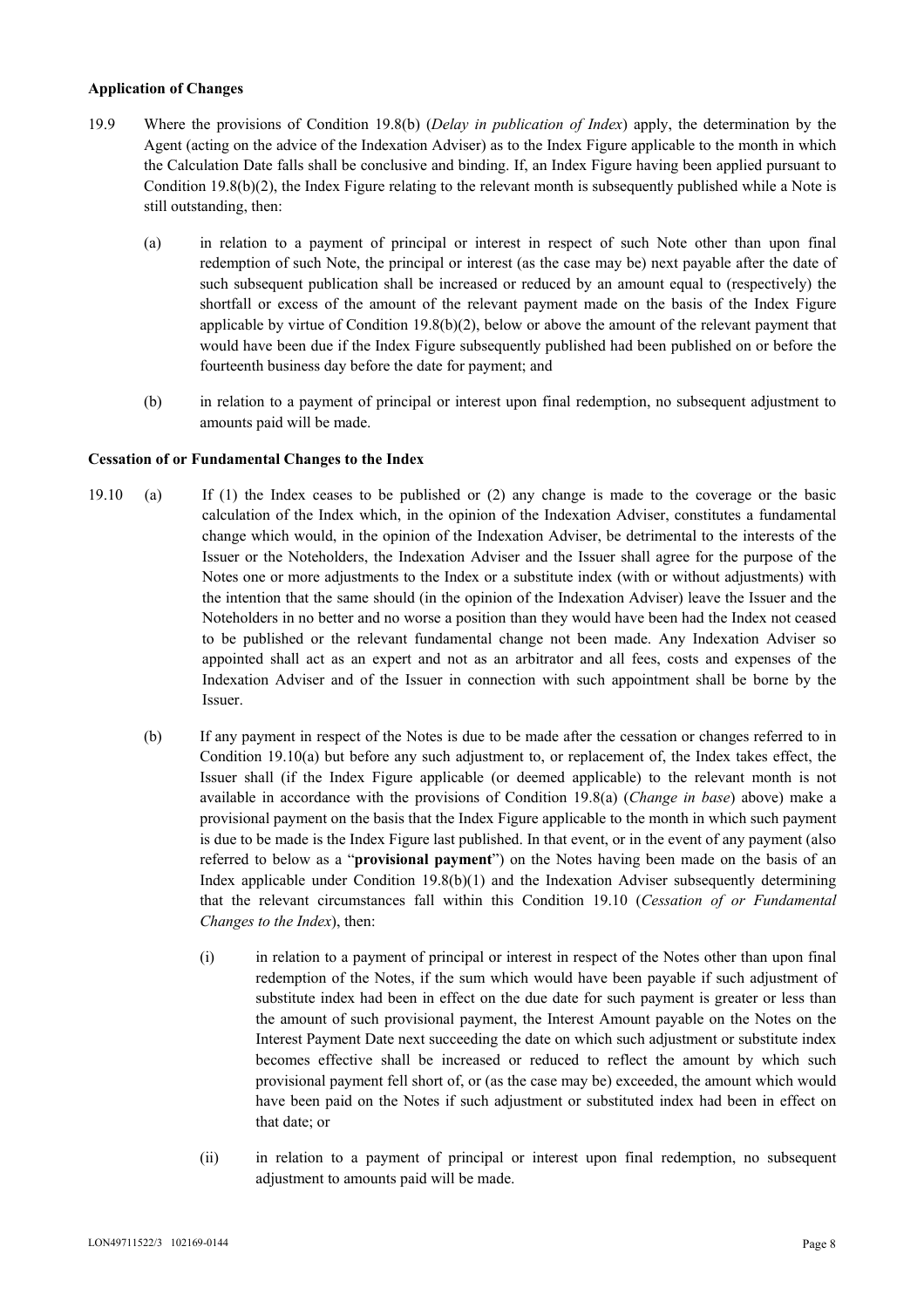(c) The Index shall be adjusted or replaced by a substitute index as determined by the Indexation Adviser pursuant to the foregoing paragraphs, as the case may be, and references in these Conditions to the Index and to any Index Figure shall be deemed amended accordingly to give effect to such adjustment or replacement. Such amendments shall be effective from the date of the notification referred to in Condition 19.10(a) above and binding upon the Issuer, the Trustee and the Noteholders, and the Issuer shall give notice to the Noteholders in accordance with Condition 13 (*Notices*) of such amendments as promptly as practicable following such agreement.

### **Redemption at the Option of the Issuer (Issuer Call)**

- 19.11 For the purposes of the redemption of the Notes pursuant to Condition 6.3 (*Redemption at the Option of the Issuer (Issuer Call)*), the Optional Redemption Amount shall be the higher of (i) the principal amount outstanding of the Notes to be redeemed (multiplied by the Limited Index Ratio); or (ii) an amount equal to (subject as provided in the following paragraph) the sum of:
	- (a) an amount calculated by discounting the remaining principal and interest payments (disregarding future indexation) at a rate equal to the sum of (i) the real yield on the CPI Redemption Reference Gilt on the Reference Date and (ii) 0.25 per cent.; and
	- (b) the market value (which may be positive or negative and, if negative, the absolute value of the relevant amount shall, for the avoidance of doubt, be deducted from the amount calculated under paragraph (a) above) to a market counterparty on the Reference Date (based on three third party quotes) of a notional swap under which the market counterparty receives the remaining cashflows of the Notes discounted based on appropriate mid-market swap rates and the market counterparty pays the remaining cashflows of a notional bond discounted based on appropriate mid-market swap rates where (i) the notional bond cashflows are indexed in line with UK CPI (and not, for the avoidance of doubt, UK RPI); and (ii) the notional bond cashflows are not subject to any cap or floor and (iii) the terms of the notional bond are in all other respects the same as those of the Notes,

plus in the case of (i) and (ii), accrued but unpaid interest (as adjusted in accordance with Condition 19.1 (*Application of the Limited Index Ratio*)) on the principal amount outstanding of the Notes.

Provided however, in the event that on the Reference Date (a) there is no CPI Redemption Reference Gilt or (b) it is not reasonably practicable to obtain three third party quotes, then the Optional Redemption Amount shall be the higher of (i) the principal amount outstanding of the Notes to be redeemed (multiplied by the Limited Index Ratio); or (ii) an amount equal to (subject as provided in the following paragraph) the sum of:

- (a) an amount calculated by discounting the remaining principal and interest payments (disregarding future indexation) at a rate equal to the sum of (i) the real yield on the RPI Redemption Reference Gilt on the Reference Date and (ii) 0.25 per cent.; and
- (b) the market value (which may be positive or negative and, if negative, the absolute value of the relevant amount shall, for the avoidance of doubt, be deducted from the amount calculated under paragraph (a) above) to a market counterparty on the Reference Date (based on three third party quotes) of a notional swap under which the market counterparty receives the remaining cashflows of the Notes discounted based on appropriate mid-market swap rates and the market counterparty pays the remaining cashflows of a notional bond discounted based on appropriate mid-market swap rates where (i) the notional bond cashflows are indexed in line with UK RPI (and not, for the avoidance of doubt, UK CPI); and (ii) the notional bond cashflows are not subject to any cap or floor and (iii) the terms of the notional bond are in all other respects the same as those of the Notes,

plus in the case of (i) and (ii), accrued but unpaid interest (as adjusted in accordance with Condition 19.1 (*Application of the Limited Index Ratio*)) on the principal amount outstanding of the Notes.

Provided further, in the event that on the Reference Date it is not reasonably practicable to obtain three third party quotes, then the Optional Redemption Amount shall be the higher of (i) the principal amount outstanding of the Notes to be redeemed (multiplied by the Limited Index Ratio); or (ii) an amount calculated by discounting the remaining principal and interest payments (disregarding future indexation) at a rate equal to the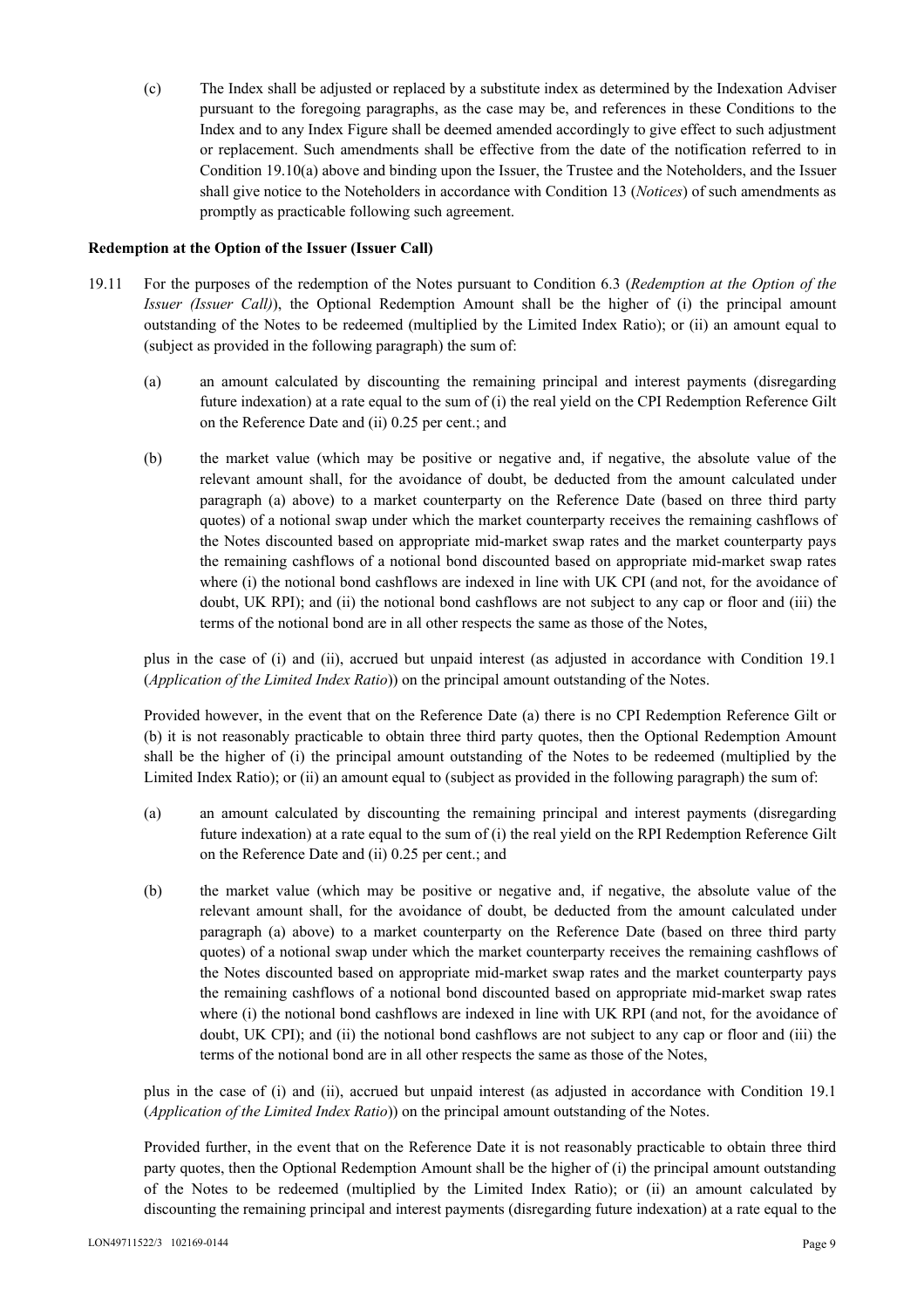sum of (i) the real yield on the RPI Redemption Reference Gilt on the Reference Date and (ii) 0.50 per cent., plus in the case of (i) and (ii), accrued but unpaid interest (as adjusted in accordance with Condition 19.1 (*Application of the Limited Index Ratio*)) on the principal amount outstanding of the Notes.

For the purposes of this provision, "**CPI Redemption Reference Gilt**" means the UK CPI-indexed link UK government stock the maturity of which is, as at the Reference Date, closest to (and within a maximum of three years of) the remaining maturity of the Notes; "**RPI Redemption Reference Gilt**" means the UK RPI-indexed link UK government stock the maturity of which is, as at the Reference Date, closest to the remaining maturity of the Notes and "**Reference Date**" will be set out in the relevant notice of redemption.

If the Issuer determines that it is not reasonably practicable to determine the Optional Redemption Amount in accordance with this Condition 19.11, the Optional Redemption Amount shall be determined by an Indexation Adviser.

### **Redemption for Index Events**

19.12 Upon the occurrence of any Index Event, the Issuer may, upon giving not less than 15 nor more than 30 days' notice to the Noteholders in accordance with Condition 13 (*Notices*) (which notice shall be irrevocable and shall specify the date fixed for redemption), redeem all (but not some only) of the Notes on any date at the principal amount outstanding of the Notes to be redeemed plus accrued but unpaid interest (adjusted in accordance with Condition 19.1 (*Application of the Limited Index Ratio*)). The Notes may not be redeemed in these circumstances unless all the other Tranches of Notes linked to the same underlying Index are also redeemed at the same time. Before giving any such notice, the Issuer shall provide to the Trustee a certificate signed by two Directors stating that the Issuer is entitled to effect such redemption and setting forth a statement of facts showing that the conditions precedent to the right of the Issuer so to redeem, have occurred.

 "**Index Event**" means the event which occurs if any of the following occur (i) the relevant Index Figure for three consecutive months falls to be determined on the basis of an Index Figure previously published as provided in Condition 19.8(b) (*Delay in publication of Index*), or (ii) the Trustee has been notified by the Issuer (or the Agent) that publication of the relevant Index has ceased, and (in each case) no adjustment or substitution of the Index has been determined by the Indexation Adviser pursuant to Condition 19.10 (*Cessation of or Fundamental Changes to the Index*) and such circumstances are continuing.

### **Other Definitions**

19.13 For the purposes of these provisions with respect to the Notes:

"**Base Index Figure**" means (subject to Condition 19.8(a) (*Change in base*)) 105.32;

"**Calculation Date**" means (1) any date when a payment of interest or, as the case may be, principal falls due and (2) the Issue Date;

"**Day Count Fraction**" means Actual/Actual (ICMA) as defined in Condition 4.1(a) and where Determination Date(s) means 25 June in each year;

"**Following Business Day Convention**" means that if the Interest Payment Date would otherwise fall on a day which is not a Payment Day (as defined in Condition 5.5 (*Payment Day*), the related payment of principal or interest will be made on the next succeeding Payment Day as if made on the date such payment was due;

"**Index**" or "**Index Figure**" means, in relation to any month (subject as provided in Condition 19.8(b) (*Delay in publication of Index*) and Condition 19.8(a) (*Change in base*), the UK Consumer Price Index ("**UK CPI**") (for all items) published in that month by the Office of National Statistics  $(2015 = 100)$  and appearing on its website (http://www.ons.gov.uk/) or any comparable index which may replace the UK Consumer Price Index. Any reference to the "**Index Figure applicable**" to a particular Calculation Date shall, subject as provided in Condition 19.8 (*Changes in Circumstances Affecting the Index*) and 19.10 (*Cessation of or Fundamental Changes to the Index*), be calculated in accordance with the following formula: